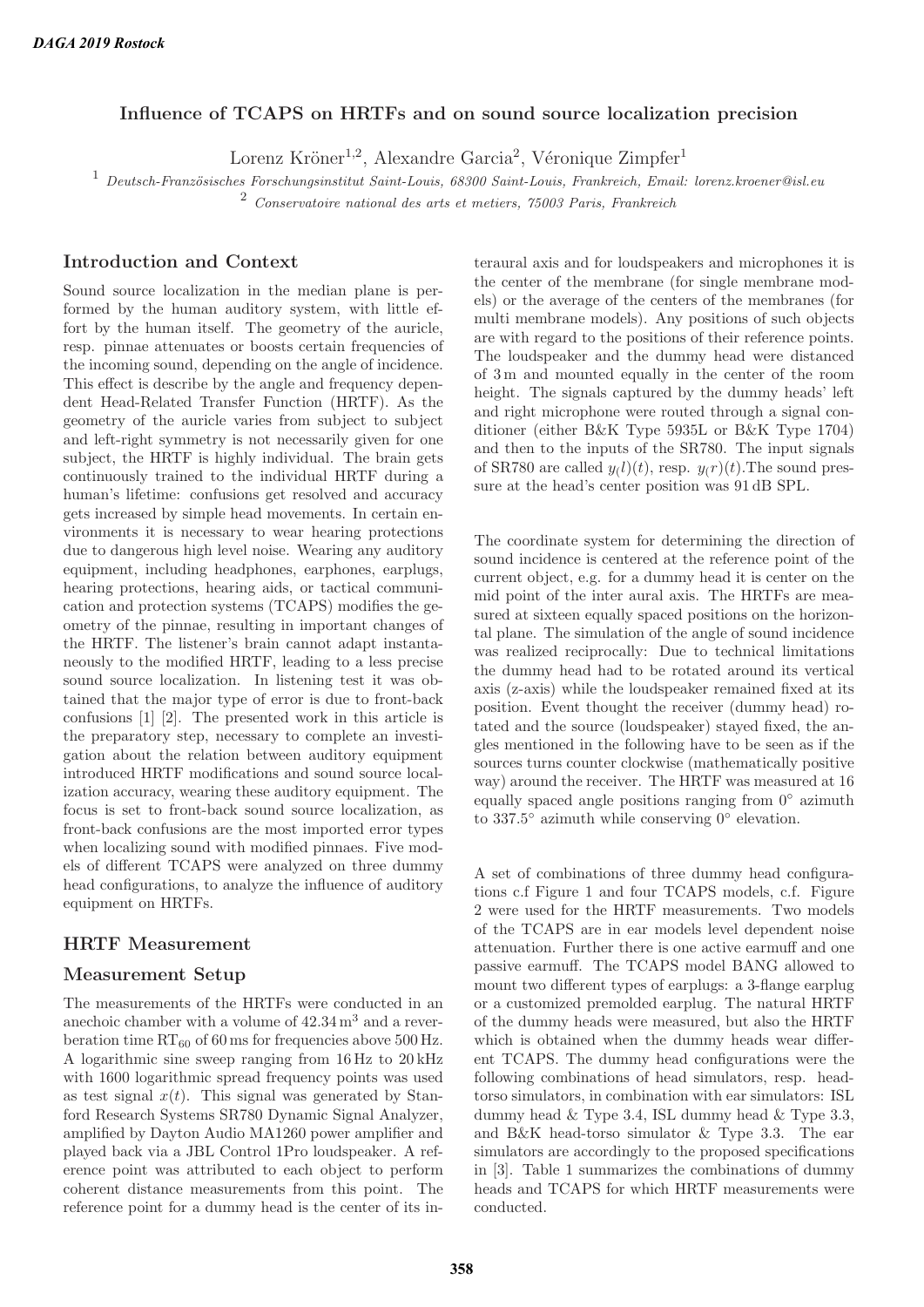

**Figure 1:** Dummy head configurations: ISL & 3.4, ISL & 3.3, B&K & 3.3 [Taken from [4]](from left to right).



**Figure 2:** TCAPS models used for this study. 1st row: ISL Bang (left), Nacre QuietPro (right). 2nd row: ZTac Z111 (left), 3M Peltor X5A (right).

## **HRTF calculation**

The free field HRTF was obtained by equalizing the transfer function of the measurement chain in the recorded signals. The measurement chain's transfer function was obtained by replacing the dummy head by a B&K Type 4192 reference microphone, while conserving the remaining measurement setup. It was verified that the microphone was mounted at exactly the same position where the dummy head was mounted before. In the following the name HRTF designates the free field HRTF.

Instead of the HRTFs itself, a compact representation called "ipsi-, contra lateral front-back (icfb) difference" is chosen for visualization and further purpose. For this the median plane is subdivided into its four quadrants 1 to 4, starting with quadrant 1 between  $0°$  and  $90°$ , continuing counter clock wise to quadrant 4. The mean HRTF is calculated for the ipsi lateral and contra lateral ear and each of the four quadrants, resulting in eight HRTFs. The difference between the HRTFs of the back and front quadrants are determined. The assumption of perfect left-right symmetry for the dummy heads and the artificial pinnaes allows a further mean calculation over the signals from left and right ear, leaving two functions: one functions for the ipsi lateral and the other for the contra lateral ear. A filter bank of 26 gamma tone filters from [1] is applied to each curve to reduce the number of

| <b>TCAPS</b>          | Dummy head configuration |              |                          |  |
|-----------------------|--------------------------|--------------|--------------------------|--|
|                       | ISL $&3.4$               | ISL $\&$ 3.3 | <b>B&amp;K &amp; 3.3</b> |  |
| none                  | X                        | ×            | ×                        |  |
| <b>BANG</b>           |                          | $\times$     | $\times$                 |  |
| $(3 - \text{flange})$ |                          |              |                          |  |
| <b>BANG</b>           | $\times$                 | $\times$     |                          |  |
| (custom)              |                          |              |                          |  |
| QuietPro              | $\times$                 | $\times$     | $\times$                 |  |
| Z <sub>111</sub>      |                          | X            | X                        |  |
| X5A                   |                          | $\times$     | $\times$                 |  |

**Table 1:** Combinations of dummy heads and TCAPS for

which HRTF data is available are marked by  $\times$ .

frequency samples.

### **Results**

The icfb-differences of the dummy heads without wearing any hearing protection, resp. their natural hearing condition are shown in Figures 3 and 4. Positive magnitude values indicate that a sound from the front results in a higher SPL at the dummy head's microphone than the same sound when it is played from the back. Negative magnitude values indicate that a sound from the back results in higher SPLs than the same sound from the opposite direction. It can be obtained that all three curves have the same trends. Below 1 kHz the icfb difference the ipsilateral ear is near 0 dB, followed by an important peak at around 4 kHz with a magnitude of at least 8 dB.



**Figure 3:** ICFB difference for ipsi lateral ear of dummy heads ISL & 3.4, ISL & 3.3, and B&K & 3.3.

To study the influence of TCAPS, each of a dummy head's natural icfb difference curve is compared against the TCAPS icfb difference curve with the same dummy head. For the ipsi and contra lateral side there are 26 frequency bins to compare. As the magnitude JND lies at about  $\pm 1$  dB [5], data points which have a spacing within this interval are considered as equal. Two metrics are shown in Table 2. The first row in each cell describes the number of frequencies where the icfb difference magnitudes of the natural and TCAPS listening conditions vary less than 1 dB. The second row in each cell contains the root mean square (RMS) error between the curves of the natural and the TCAPS listening conditions. The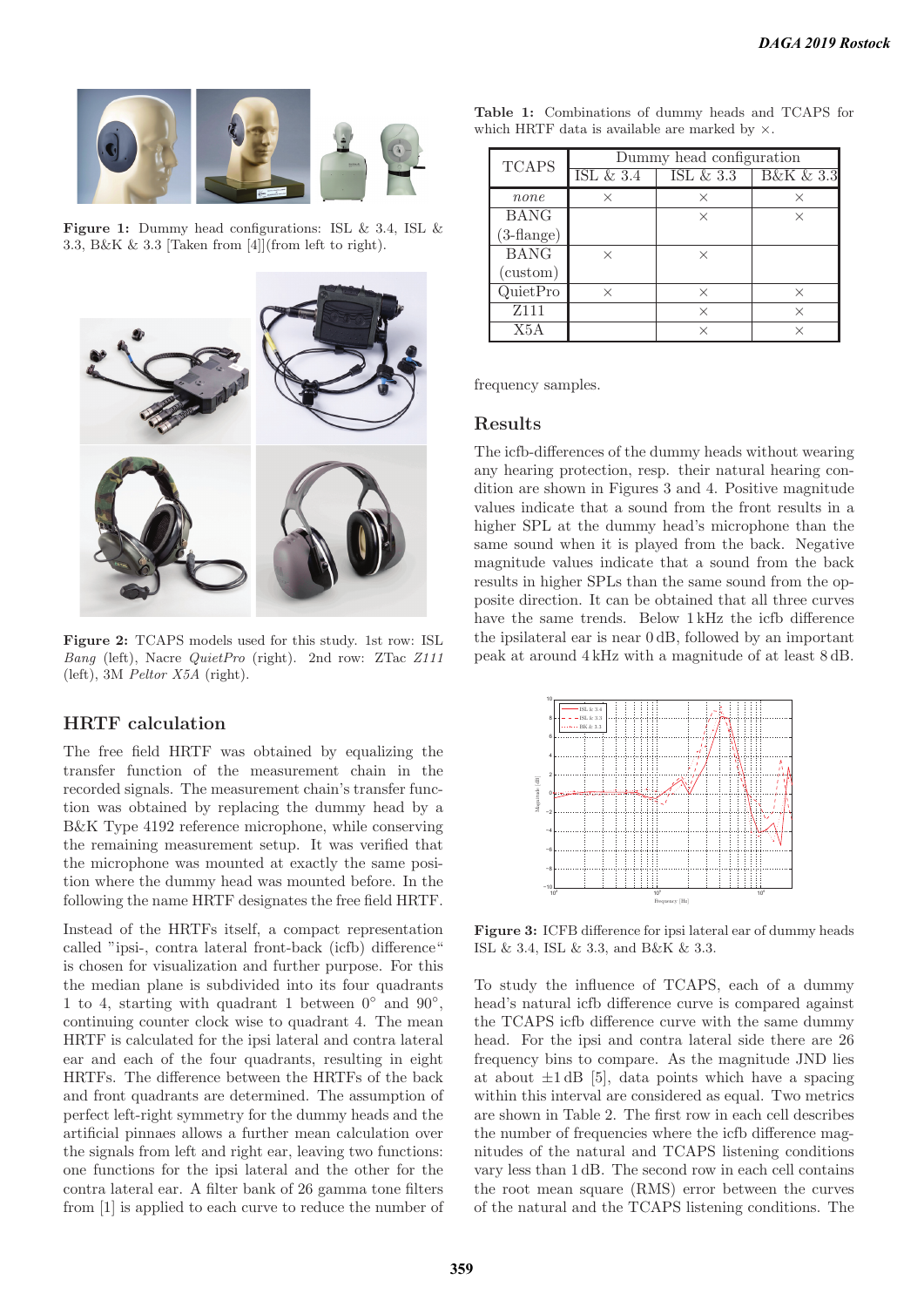

**Figure 4:** ICFB difference for contra lateral ear of dummy heads ISL & 3.4, ISL & 3.3, and B&K & 3.3.

best matching of the ipsi lateral curves is obtained for the models BANG and QuietPro between 15 and 17 matches out of 26. The RMS error varies for these two models between 1.93 dB and 3.62 dB. The models Z111 and X5A have nearly the same results: Matches are achieved in 6 to 10 times and the RMS error does not fall below 4.51 dB.

Table 2: Upper row in the cells: Amount of frequencies points where the natural icfb difference and TCAPS icfb difference curves are considered as equal. Lower row in the cells: RMS error in dB. Data for ispi lateral side marked in red, contra lateral in blue.

| <b>TCAPS</b>                 | Dummy head configuration |               |               |
|------------------------------|--------------------------|---------------|---------------|
|                              | ISL $\&$ 3.4             | ISL $\&3.3$   | B&K & 3.3     |
| <b>BANG</b><br>$(3$ -flange) |                          | $14 - 15$     | $17 - 12$     |
|                              |                          | $2.98 - 2.39$ | $2.63 - 3.58$ |
| <b>BANG</b><br>(custom)      | $15 - 4$                 | $15 - 15$     |               |
|                              | $3.62 - 4.25$            | $2.79 - 2.88$ |               |
| QuietPro                     | $13 - 7$                 | $15 - 13$     | $14 - 18$     |
|                              | $1.93 - 3.73$            | $3.38 - 2.72$ | $3.57 - 2.54$ |
| Z <sub>111</sub>             |                          | $10 - 9$      | $8 - 7$       |
|                              |                          | $4.93 - 3.57$ | $4.51 - 7.66$ |
| X5A                          |                          | $6 - 7$       | $8 - 10$      |
|                              |                          | $4.56 - 5.66$ | $4.83 - 3.03$ |

The detailed icfb difference curves are given for the following combinations of dummy heads and TCAPS: ISL & 3.3 with Bang (3-flange) 5, ISL & 3.3 with Bang (custom) 6, ISL & 3.3 with QueitPro 7, B&K & 3.3 with QueitPro 8. Below 1 kHz neither the graph for the ipsi lateral nor the graph for the contra lateral is changed. The 4 kHz peaks in the ipsi lateral signals are diminished by up to 6 dB and followed by a peak in negative direction between 6 kHz to 8 kHz of −6 dB. On the contra lateral side the magnitude of the front back difference is increase by the TCAPS in the frequency range of 4 kHz to 6 kHz. Above 10 kHz the change of the icfb difference depends on the TCAPS, both for the ipsi lateral and contral lateral side.



**Figure 5:** ICFB difference of dummy head ISL & 3.3: natural (labeled as reference) vs. Bang (3-flange) (labeled as test).



**Figure 6:** ICFB difference of dummy head ISL & 3.3: natural (labeled as reference) vs. Bang (custom) (labeled as test).

### **Discussion**

Even thought the icfb difference representation is based on filtering and several mean calculations the resulting curves in Figure 3 and 4 show similarities to the boosted bands and directional bands which has been introduced in 1969 by Blauert [6]. He defines a boosted band for frontal sound incidence in the interval from approximately 2 kHz to 8 kHz with a maximal SPL difference of about 7 kHz. The peak at 4 kHz in the icfb difference representation matches the same frequency interval but the magnitude varies up to 2 dB. This might be due to different measurement setups and different measurement envi-



**Figure 7:** ICFB difference of dummy head ISL & 3.3: natural (labeled as reference) vs. QuietPro (labeled as test).